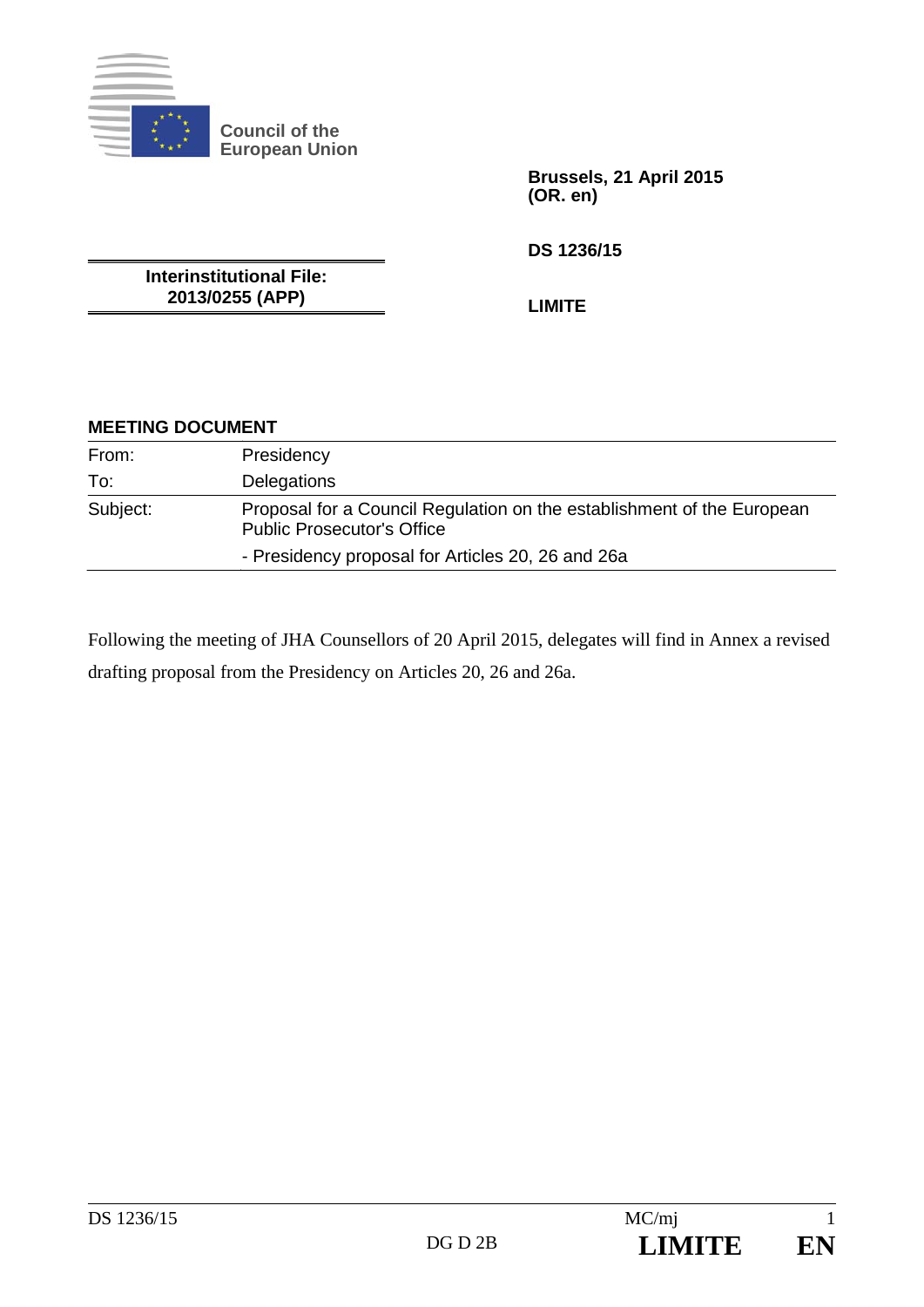### *Article 20*  **Reporting, registration and verification of information**

- 1. The institutions, bodies, offices and agencies of the Union, and, in accordance with applicable national law, the competent authorities of the Member States shall inform the European Public Prosecutor's Office of any conduct which might constitute an offence within its competence **<sup>1</sup>** . Where the conduct caused or is likely to cause damage to the Union's financial interest of less than EUR 10 000, and does not have repercussions at Union level which require an investigation to be conducted by the Office or has been opened following suspicions that an offence has been committed by officials and other servants of the European Union or members of the institutions, the information obligation may be fulfilled through a summary report every three months of conduct which might constitute such offences.
- 2. Information referred to in this Article shall be provided in a structured way, as established by the European Public Prosecutor's Office. The report shall include, as a minimum and to the extent available, a short description, including place and time, of the conduct, available information about victims and perpetrators, and an assessment of the damages caused or likely to be caused. The report may be presented in the form of an automatically generated information from a Member State's criminal case management system.
- 3. Information provided to the European Public Prosecutor's Office shall be registered and verified by the European Public Prosecutor's Office in accordance with the Internal Rules of Procedure. The verification shall aim to assess whether the information on its face shows that the conditions set in Article 17 and, where applicable, Article 18 as grounds for the competence of the European Public Prosecutor's Office had been met  $2$ .

<sup>&</sup>lt;sup>1</sup> This information obligation is of a general nature, i.e. it may often refer to situations where an investigation has not (yet) been initiated.

<sup>2</sup> CZ would add an explicit rule obliging EPPO to inform national authorities about offences that would not fall under its competence.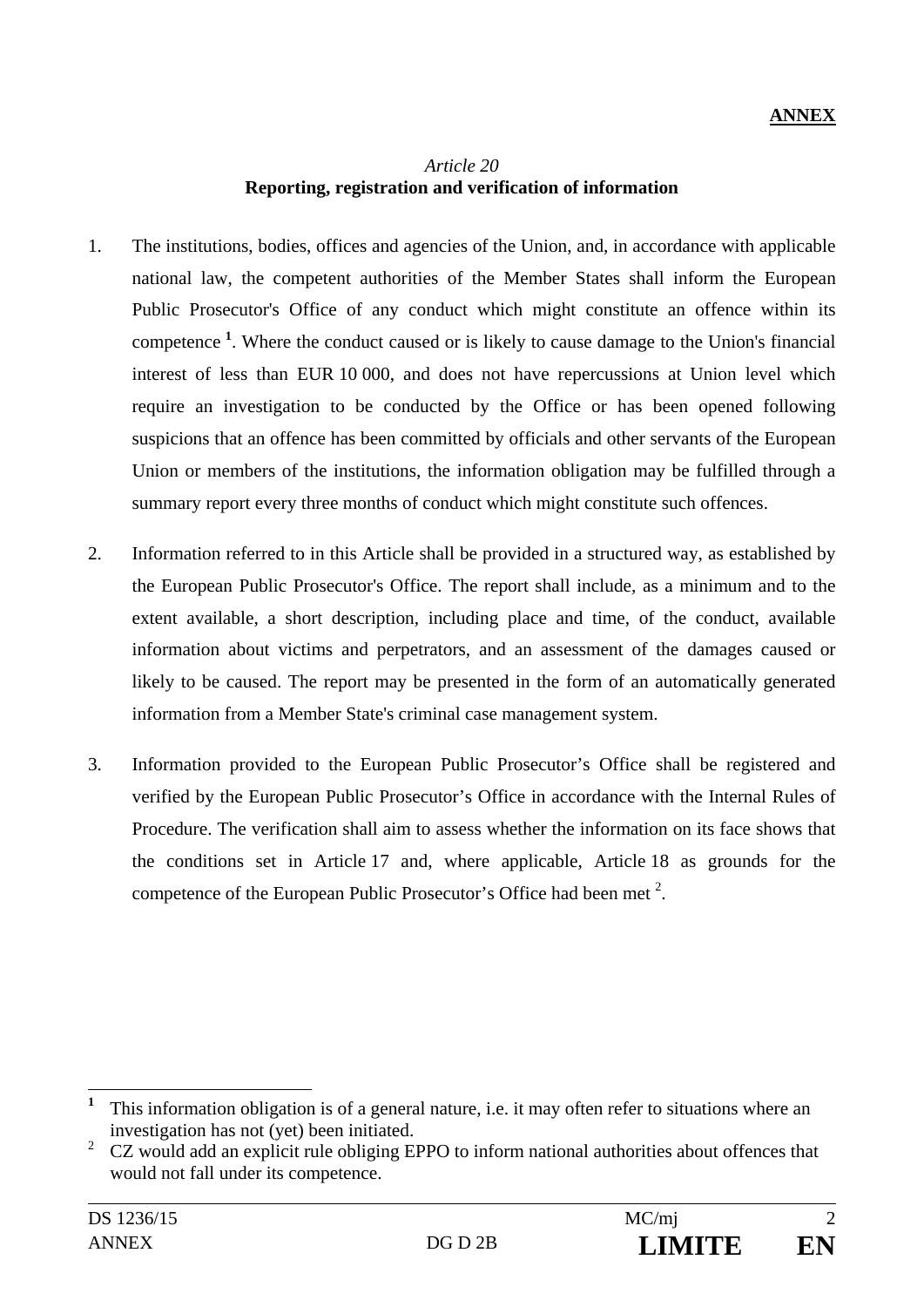- 4. Where, upon verification, the European Public Prosecutor's Office decides that there are no grounds to initiate an investigation, the reasons shall be noted in Case Management system. It shall inform the national authority, the Union institution, body, office or agency, and, where necessary, crime victims and other persons who provided the information, thereof.
- 5. The European Public Prosecutor's Office may request and receive any information that is relevant for the functions of the Office  $3$ .

### *Article 26*

### **Investigation and other measures** <sup>4</sup>

Member States shall, in addition to the measures indicated in Article 25, ensure, [OPTION 1: *at least in cases where the offence subject to the investigation is punishable by a maximum penalty of at least four years of imprisonment* / OPTION 2*: in accordance with the conditions foreseen in national law for the application of these measures*], that the following measures are also available under their laws to the European Public Prosecutor's Office:

- a) search any premises, land, means of transport, private home, clothes and any other personal property or computer system, and any conservatory measures necessary to preserve their integrity or to avoid the loss or contamination of evidence;
- b) obtain the production of any relevant object or document, or of stored computer data, including traffic data and banking account data, encrypted or decrypted, either in original or in some other specified form;
- c) freeze instrumentalities or proceeds of crime, including freezing of assets, which are expected to be subject to confiscation by the trial court and there is reason to believe that the owner, possessor or controller will seek to frustrate the judgement ordering confiscation;

 $\mathcal{R}$ <sup>3</sup> A recital explaining that the rules of registration and verification set out in this Article shall apply mutatis mutandis if the information received refers to any conduct which might constitute a criminal offence within its competence will be considered.

**<sup>4</sup>** There are many diverging views on the content of this provision. This text is an attempt by the Presidency to reconcile as many as possible of the views expressed by delegations. Some delegations have noted that it may be necessary to include an explicit reference to the conditions and safeguards mentioned in Article 25 here. A recital similar to recital 10 in the EIO Directive will give an explanation of the term "available" in the first paragraph.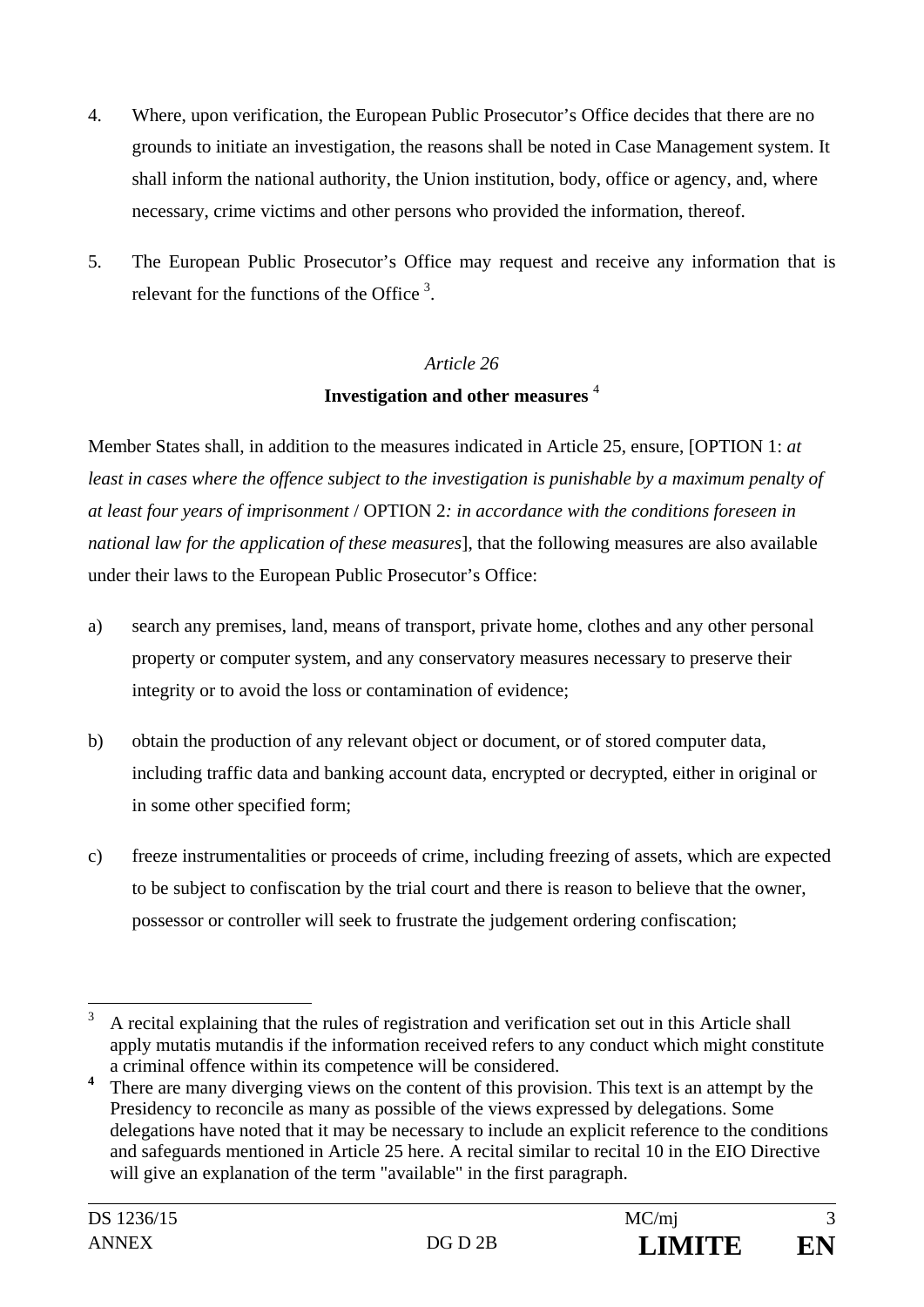- d) freeze future financial transactions, by ordering any financial or credit institution to refrain from carrying out any financial transaction involving any specified account or accounts held or controlled by the suspected or accused person;
- e) intercept electronic communications to and from the suspected person, on any electronic communication connection that the suspected or accused person is using.

# *Article 26a* <sup>5</sup>

### **Cross-border investigations**

- 1. The European Delegated Prosecutors shall assist and regularly consult each other in crossborder cases. Where a measure needs to be undertaken in a Member State other than the Member State of the European Delegated Prosecutor handling the case, the latter shall assign the measure to a European Delegated Prosecutor <sup>6</sup> located in the Member State where that measure needs to be carried out.
- 2. The European Delegated Prosecutor handling the case may assign any measure in his or her competence in accordance with this Regulation or with national law of the Member State where he or she is located. The adoption and justification of such measures shall be governed by the law of the Member States of the European Delegated Prosecutor handling the case. The enforcement of such measures, including conditions, modalities and procedures for taking such measures, shall be governed by the law of the Member State of the assisting European Delegated Prosecutor.
- 3. The assignment shall set out, in particular, a description of the measures(s) needed, and where necessary any specific formalities that have to be complied with, where available and relevant for the handling of the case, the evidence to be obtained, the description of the facts and the legal qualification of the criminal act which is the subject of the investigation. The assignment may call for the measure to be undertaken within a given time.

 $\overline{a}$ 

**<sup>5</sup>** There are many diverging views on the content of this provision. This text is an attempt by the Presidency to reconcile as many as possible of the views expressed by delegations.

**<sup>6</sup>** A separate provision ensuring clarity as regards the right European Delegated Prosecutor to contact will be added to the Regulation.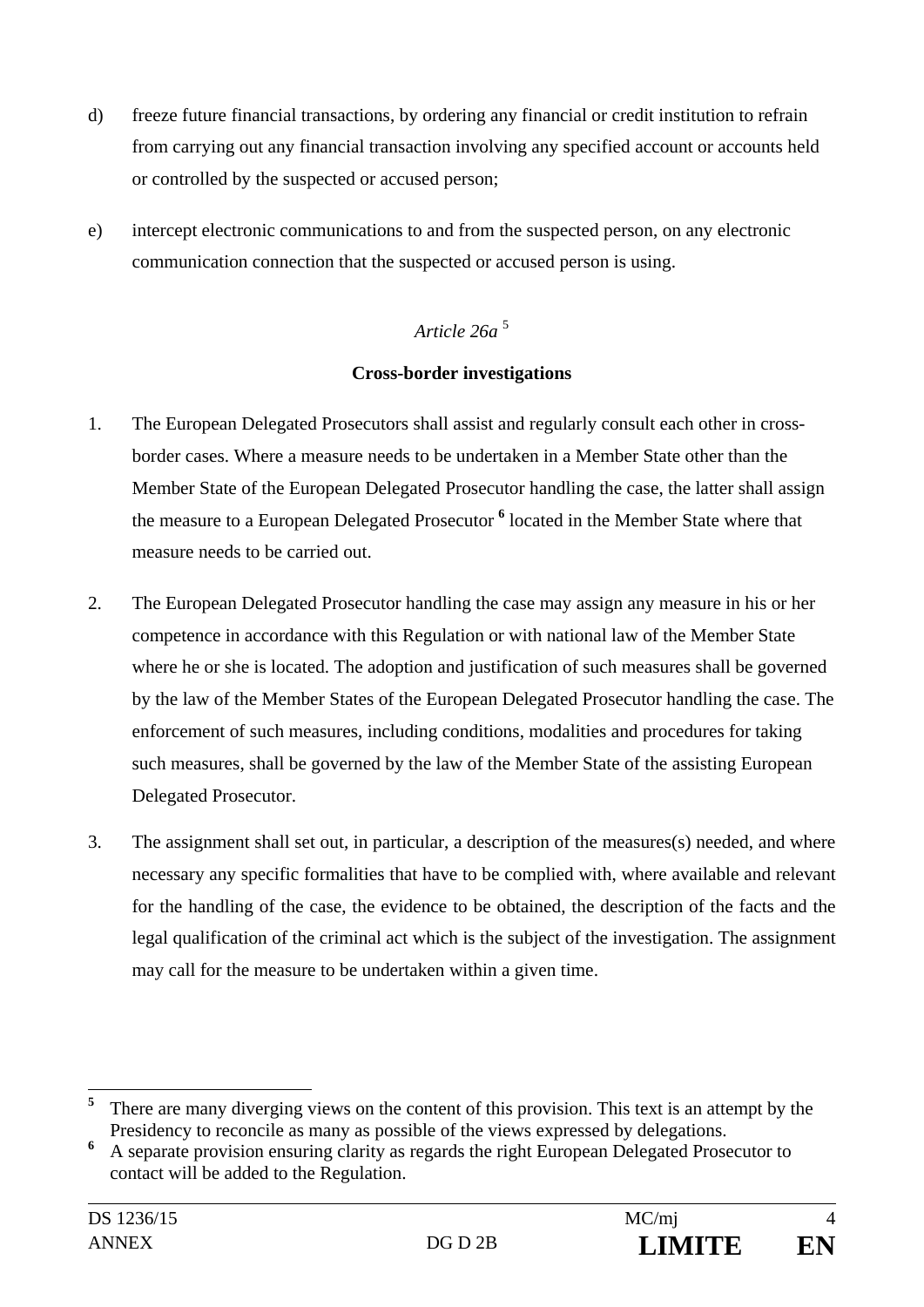4. Judicial authorisation for a particular measure, when required under national law, shall in principle be obtained by the assisting European Delegated Prosecutor. However, where the law of the Member State of the European Delegated Prosecutor handling the case requires judicial authorisation for a particular measure, the authorisation shall be obtained by the European Delegated Prosecutor handling the case in cases where the law of the Member State of the assisting European Delegated Prosecutor does not require such judicial authorisation.<sup>7</sup>

If judicial authorisation for the assigned measure is refused, the European Delegated Prosecutor handling the case shall withdraw the assignment.

- 5. The assisting European Delegated Prosecutor shall undertake the assigned notified measure, or instruct the competent national authority to do so. The assisting European Delegated Prosecutor shall thereby comply with the formalities and procedures expressly indicated by the European Delegated Prosecutor handling the case, provided that such formalities and procedures are not contrary to fundamental principles of law.
- 6. Where the assisting European Delegated Prosecutor considers that:
	- a) the assignment is incomplete or contains a manifest relevant error,
	- b) the measure cannot be undertaken within the time limit set out in the assignment for justified and objective reasons,
	- c) an alternative measure would achieve the same results as the measure assigned, or
	- d) the assigned measure does not exist or would not be available in a similar domestic case under the law of his or her Member State,

he or she shall consult with the European Delegated Prosecutor handling the case in order to resolve the matter bilaterally.

 In principle, the remedies against decisions regarding such judicial authorisation shall be governed by the law of the Member State in which the decision is taken. The place in the Regulation of the provision saying this remains to be determined.

 **7** The following recital maybe considered: "The purpose of the rules on judicial authorisation of measures in cross-border cases should ensure that the duplication of the procedure of judicial authorisation can be avoided. In principle judicial authorisation should be ensured in all the cases if the law of the handling or assisting Member States provides for such authorisation. In order to ensure efficient investigation, the authorisation of the assisting Member State should be given priority. Authorisation of the handling Member State should only be sought, if the law of the assisting Member State does not require the authorisation, but the law of the handling Member State does".